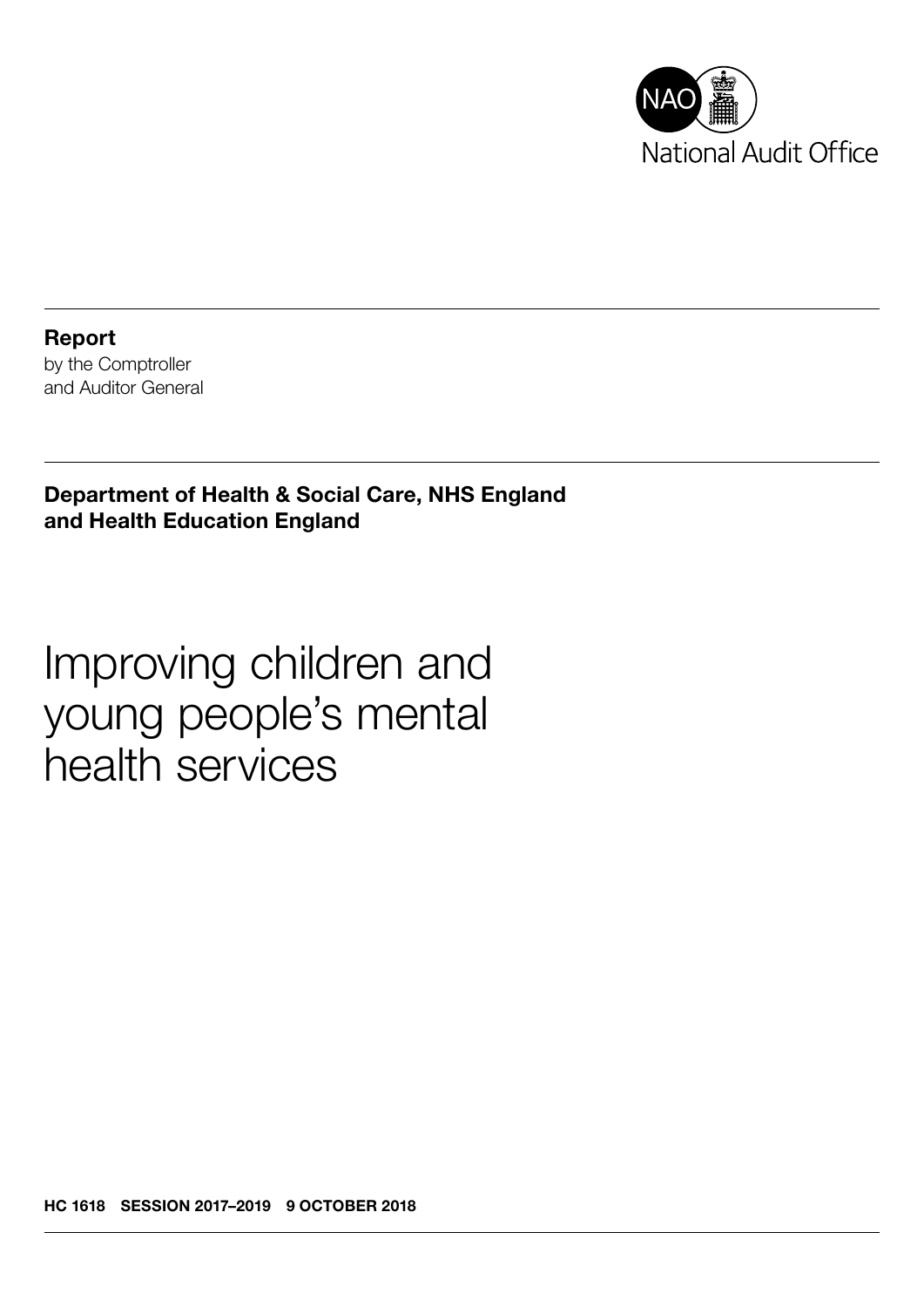## Key facts

## 49

proposals in *Future in Mind*, the government's 2015 strategy to improve children and young people's mental health services

proportion of five- to 16-year-olds who have a mental health condition, as estimated by a 2004 national survey

10%

# 10%

NHS England's target percentage point increase in the proportion of children and young people with a diagnosable mental health condition who access treatment (from 25% to 35%)

| 30.5%        | estimate of the access rate at the end of 2017-18, based on<br>a one-off data collection from clinical commissioning groups,<br>against an interim target of 30%, as published in the Five Year<br>Forward View for Mental Health (Forward View)        |
|--------------|---------------------------------------------------------------------------------------------------------------------------------------------------------------------------------------------------------------------------------------------------------|
| 70,000       | Forward View target for the additional number of children and young<br>people accessing mental health services per year by 2020-21,<br>although no reliable national information is available on progress<br>directly against this target               |
| 4,500        | Stepping Forward to 2020/21 ambition to increase the children<br>and young people's mental health workforce (full-time equivalent)<br>between 2016 and 2021; this covers NHS and non-NHS staff,<br>although no information is available to measure this |
| 3,410        | expected increase in the NHS children and young people's mental<br>health workforce by 2020-21 in England, as reported by local areas<br>in March 2018                                                                                                  |
| £1.0 billion | spent by clinical commissioning groups and NHS England on<br>children and young people's mental health services in 2017-18                                                                                                                              |
| £1.4 billion | additional funding agreed for children and young people's<br>services for 2016-17 to 2020-21                                                                                                                                                            |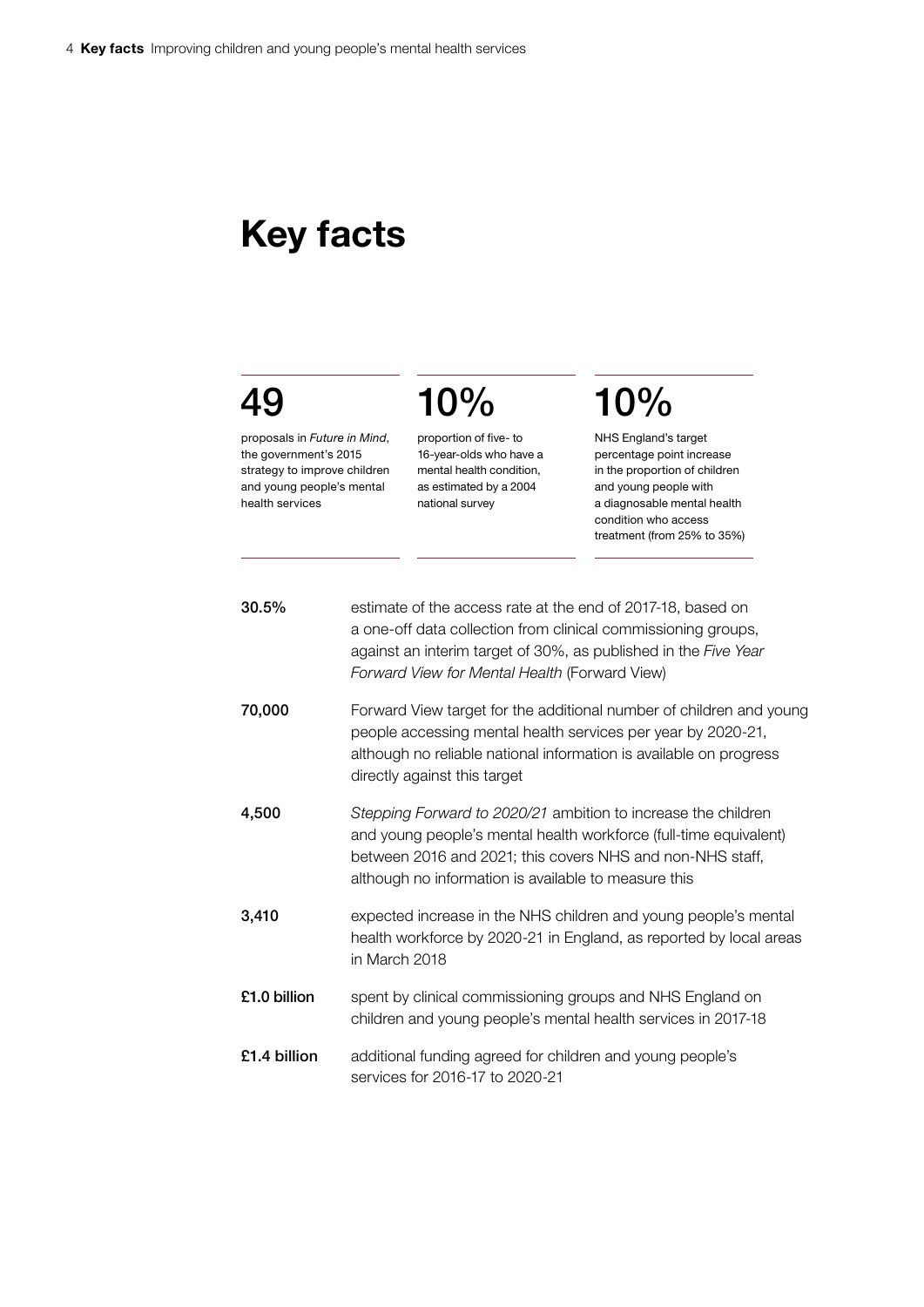### Summary

1 The government has acknowledged that, in the past, mental health services were seen as of secondary importance to physical health services. It has committed to providing 'parity of esteem' for mental and physical health services. Parity of esteem means that mental health is valued as much as physical health: an expert group, convened at the request of the Department of Health & Social Care (the Department), defined this as including equal access to care and an allocation of resources in proportion to need.

2 Mental health problems can affect both adults and children and young people. The most up-to-date estimates (from 2004) indicate that 10% of five- to 16-year-olds have a mental health condition, although as little as 25% of children and young people with a diagnosable condition actually access services. The Department is responsible for mental health policy, while NHS England is responsible for overseeing the commissioning of NHS-funded services, either directly or through clinical commissioning groups (CCGs). Various other government departments and arm's-length bodies also have a role in funding and delivering these services (see paragraph 3.18 and Figure 18 in Part Three). NHS England and CCGs collectively spent £1.0 billion on children and young people's services in 2017-18 (around 1% of total expenditure).

3 In 2014 and 2015, the government announced £1.4 billion of transformation funding for children and young people's mental health services. In March 2015, it set out its vision for children and young people's mental health services in Future in Mind. The main programmes taking this forward are:

- the NHS's *Five Year Forward View for Mental Health* (Forward View) programme, which covers all NHS mental health services in England, but with specific objectives to improve children and young people's mental health services;
- the accompanying health workforce development programme, *Stepping Forward to 2020/21* (Stepping Forward), led by Health Education England;
- since 2015, annual local transformation plans covering all mental health services available to children and young people in the area, including both NHS and non-NHS services. Since the plans were launched they have been incorporated in the Forward View programme; and
- *Transforming Children and Young People's Mental Health Provision: a Green Paper* (Green Paper), jointly published by the Department and the Department for Education in 2017 and due to be implemented from the end of 2018. It commits a further £300 million, with a focus on developing the links between schools and health services.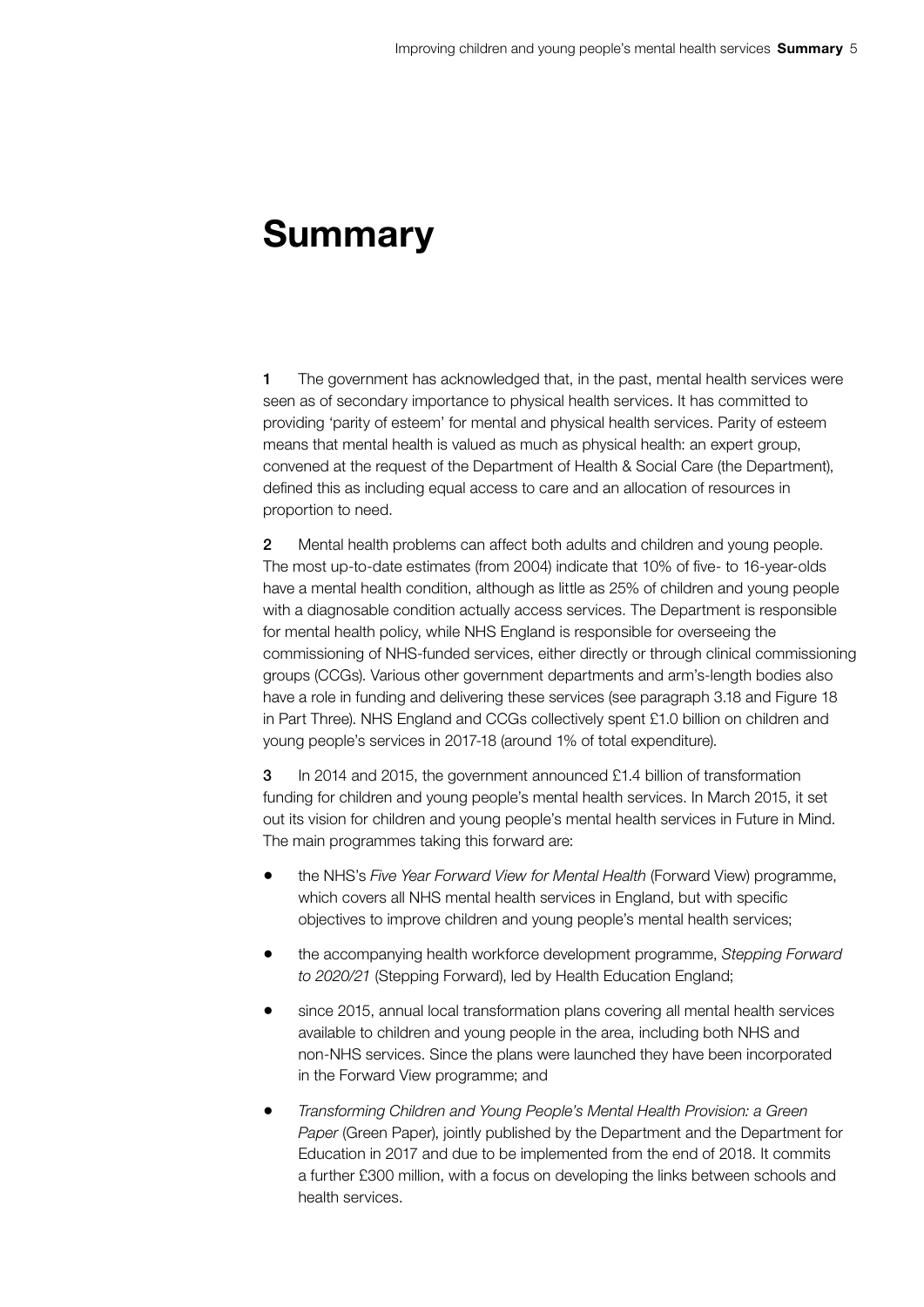Various other initiatives also contribute to the delivery of Future in Mind. As Future in Mind is a cross-government strategy, some sit outside the remit of the Department and NHS. Some initiatives aim to support children and young people's mental health, rather than have it as their primary focus, for example, the Troubled Families programme run by the Ministry of Housing, Communities & Local Government.

4 This report forms part of a wider programme of work on mental health, following our 2016 report *Mental health services: preparations for access* and our 2017 report *Mental health in prisons*. It examines whether the government is on track to meet its ambitions for children and young people's services, taking Future in Mind as the starting point. We focus in particular on how the government decided to implement Future in Mind; whether it is on track to deliver improved mental health services to young people; and accountability for spending and outcomes.

#### Key findings

#### Planning for transformation

5 The government faces significant challenges in transforming children and young people's mental health services, as part of its commitment to parity of esteem between physical and mental health services. The government acknowledges that historically mental health services have been seen as of secondary importance to physical health services. Its periodic survey of the prevalence of mental health conditions among young people allows it to estimate overall need, but historically it has treated far fewer young people than this. In 2015, the most up-to-date estimate indicated that only around one-quarter of children and young people who needed support from mental health services could access those services. The government has endorsed a vision for improving support for children and young people's mental health, set out in Future in Mind. Delivering this vision will require coordinated action across different parts of government – for example, health, education, local government and justice – and between national and local bodies. Each of these has its own priorities, funding challenges and accountability arrangements. Experience in other sectors also suggests that raising the profile of mental health support and services and reducing the stigma of mental illness may uncover previously unidentified further demand (paragraphs 1.3, 1.7, 1.10 to 1.12, 2.28, 3.18, 3.22 to 3.24 and Figures 4 and 18).

6 The current programmes mark an important, but modest, first step towards tackling issues of parity of esteem. The Department told us that, given the historic under-investment in these services, it wanted to act as soon as possible to begin improving services and access to services. In practice this has meant initiating programmes of work to deliver improvements in key areas. For example, one major aim of the NHS's Forward View programme is to increase the proportion of children and young people accessing NHS-funded mental health services from around 25% of those in need to 35%, between 2015-16 and 2020-21. This reflected the Department's best estimate of what could be achieved with the funding provided and staffing constraints. Yet even if this was achieved there would remain significant unmet need for mental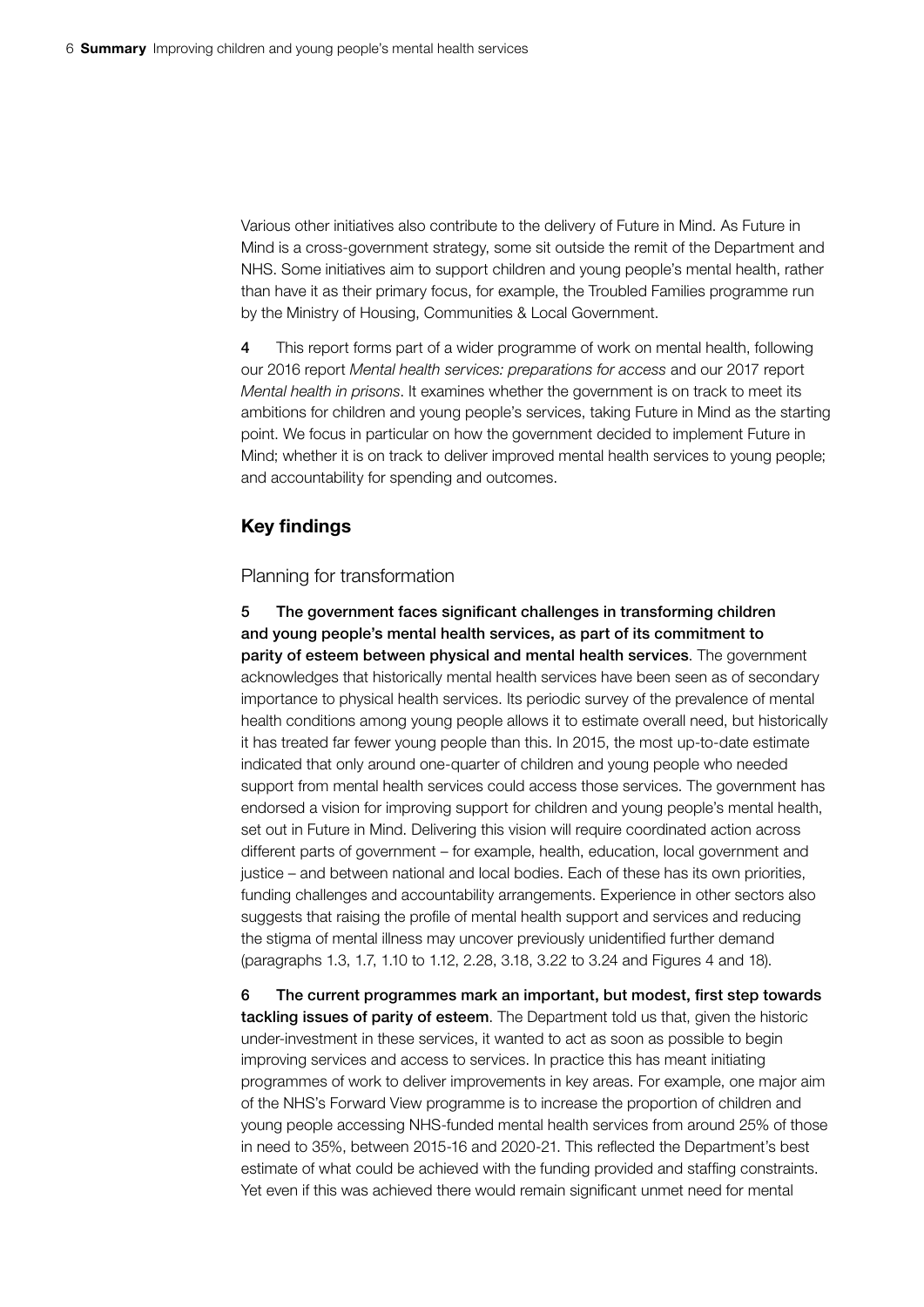health services. The Department believes that the ambitions set out in the Forward View and the Green Paper will help deliver a step-change in improvement in support to children and young people. The latter introduces a new approach in schools, including the creation of new mental health support teams. However, the balance between pace, funding and need to test approaches means that the Green Paper will only be rolled out to 20–25% of the country by 2023 (paragraphs 1.10, 1.12, 1.16 and 2.23, and Figure 4).

7 The government has not set out and costed what it must do to achieve Future in Mind in full. Future in Mind identified 49 proposals on themes such as resilience and early intervention, access and workforce development. However, the current programmes to take this forward will not deliver its proposals in full. Our analysis highlighted that the programmes do not have explicit objectives for some proposals, particularly those related to vulnerable groups. The government has not yet identified what actions and budget it will need to implement each proposal in Future in Mind, what progress it has made so far, and what further work is required to deliver it in full (paragraphs 1.11 to 1.13 and 2.2, Figures 4 and 5).

#### Accountability and oversight

8 The government does not have cross-government accountability arrangements in place to ensure Future in Mind is delivered as intended. The government has formed an inter-ministerial group, and supporting cross-departmental group, to discuss mental health policy and share information. There are individual programme governance arrangements in place for the Forward View and cross-sector arrangements starting for the Green Paper. However, as the government is not managing Future in Mind as a single programme of work, there is no single governance structure for its delivery (paragraphs 1.10, 3.2 and 3.19 to 3.21).

9 NHS England cannot be certain all the additional £1.4 billion funding to date was spent as intended, and does not have strong levers to ensure that CCGs increase spending in line with their intentions. The government announced additional funding for transforming children and young people's mental health services in 2014 and 2015. NHS England is not confident that data on CCGs' expenditure on mental health are reliable prior to 2017-18 (that is, before the additional funding was made available and in the first years of the funding) and so cannot confirm that CCGs spent all of the additional funding on these services. Analysis of available NHS data indicates that annual expenditure by CCGs went up by about £170 million between 2015-16 and 2017-18 but NHS England accepts that this figure may not be entirely accurate. NHS England requires CCGs to increase their spending on all mental health services by a greater proportion than the increase in their total funding. However, this is not a strong lever for ensuring that all the transformation money for children and young people's mental health services is spent as intended. NHS England told us that, from 2018-19, it will expect CCGs to spend their allocations on the purposes for which they were originally intended (paragraphs 1.10, 3.7 to 3.9 and 3.12, and Figure 16).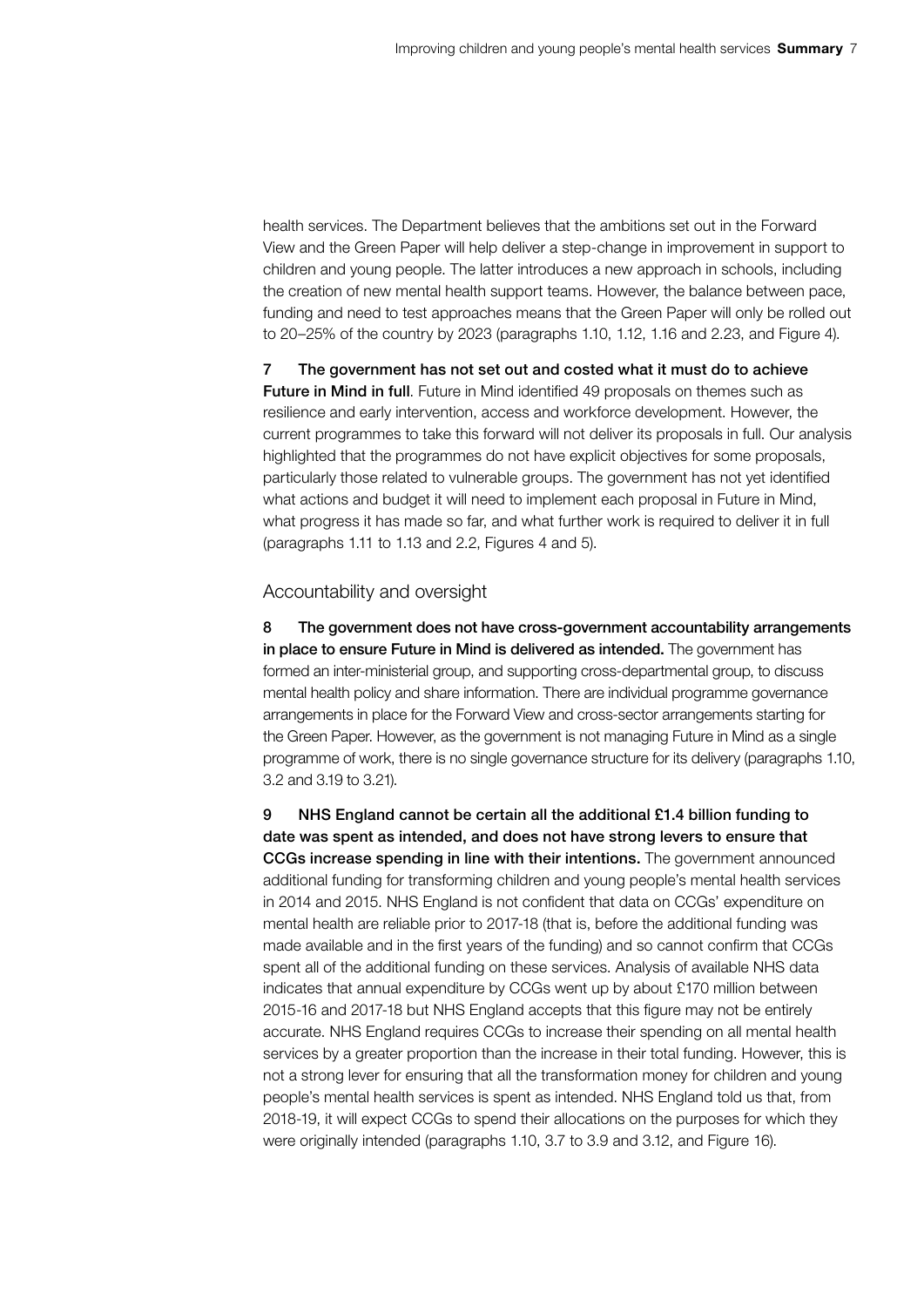10 Local transformation plans set out how local areas intend to transform services but national accountability is weak. CCGs formed 122 local transformation plan areas to work with local partners across England, but these are not aligned with local authority geographies, or with the 44 Sustainability and Transformation Partnerships (STPs) which were subsequently formed. NHS England has annual assurance processes for these plans, but it continues to monitor spending and performance at CCG and STP level, rather than a local transformation plan level, in line with its responsibilities for NHS oversight. Since local transformation plans include non-NHS local partners, the national accountability arrangements are very limited. This is exacerbated by the lack of objectives relating to the quality of plans and the extent to which they focus on national priorities (paragraphs 3.4 to 3.6).

#### Understanding progress

11 The NHS is working to improve key information on how many children and young people receive mental health services, how much it spends on providing those services, and which treatments are most effective. NHS Digital, working with NHS England, NHS Improvement, commissioners and providers, is developing the Mental Health Services Data Set, which is the first comprehensive collection of data on NHS-funded children and young people's services. NHS England had expected to use this data set to monitor access and waiting times from 2016-17 but, because of issues with data quality, it now intends to do so from 2018-19. NHS England has also worked to improve data on CCGs' expenditure on mental health, which it considers to be reliable from 2017-18. Key strategy documents identified gaps in the information on what works in preventing and treating mental health conditions in young people. Since then work has been done to strengthen the evidence base and use of evidence-based care, for example the Children and Young People's Improving Access to Psychological Therapies (CYP IAPT) programme (paragraphs 1.15, 3.11 and 3.15 to 3.17).

12 Significant data weaknesses limit the government's ability to understand progress towards delivering its ambitions around access to children and young people's NHS-funded services. In particular, the Forward View stated that by 2020-21, at least 70,000 additional children and young people each year should receive treatment, thereby increasing the access to NHS-funded treatment rate from approximately 25% to 35%. The NHS has reported being on track to meet the access rate target: a one-off data collection from CCGs indicated an access rate of 30.5% against the published Forward View target of 30%, which is encouraging. However, in our view, the NHS cannot reliably report progress directly against the 70,000 target: it has no robust baseline measure and we have further concerns about the equivalence of the 70,000 target to a 10% increase in access rates. It does not yet have consistent and reliable data available on the number and proportion of young people accessing treatment each year, so NHS England cannot be confident about the growth rates in access (paragraphs 2.5 and 2.6, and Figure 8).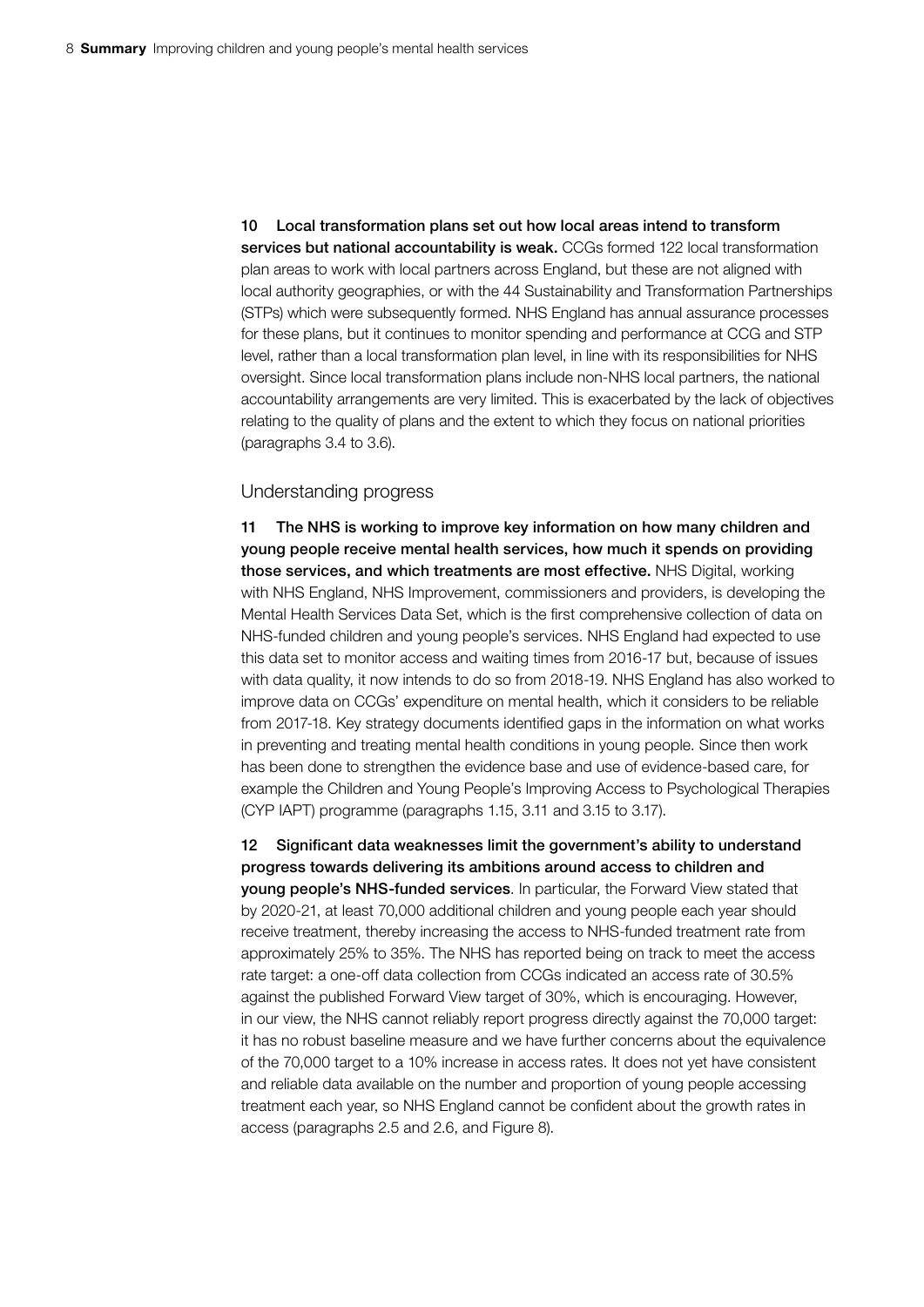13 The number of children and young people with a mental health condition who need help is likely to be higher than previously estimated, which will make it even harder to achieve the government's ambition. The last survey of children's mental health needs in 2004 found around 10% of five- to 16-year-olds had a mental health condition and the next survey is due to be published in late 2018. Stakeholders, including NHS England, widely anticipate that prevalence will be higher. If prevalence is, say, 50% higher than the 2004 estimate, this would mean NHS England would have to treat an additional 186,000 children and young people to achieve an access rate of 35% by 2020-21, or, as indicated in the Forward View, revise its target access rate. In either case this would have significant longer-term implications for how much work it has to do to reach parity in access to physical and mental health services (paragraphs 1.7 and 1.15, and Figure 6).

14 Slow progress on workforce expansion is emerging as a major risk to delivering the government's ambitions, and understanding progress is significantly hindered by a lack of data. Transforming the mental health workforce is fundamental to creating sufficient capacity to transform services and deliver the Forward View commitments. The Stepping Forward programme aimed to increase the children and young people's mental health workforce in England by 4,500 full-time equivalent staff by 2020-21, against a baseline of 11,300 staff. It was presented as a plan for the NHS workforce, but Health Education England told us that the document contained errors. It confirmed that the plan covers both NHS-employed staff and people providing NHS-funded services but not directly employed by the NHS. However, baseline information was very limited for non-NHS staff. Data on progress made in expanding the workforce are very limited: Health Education England does not expect to have data on the number of NHS staff working in children and young people's services until 2019, and does not yet know when data on the non-NHS workforce will be available. Given these weaknesses and the lack of reliable baseline data for non-NHS staff in 2016, Health Education England will not be able to reliably monitor workforce expansion. All our case study areas cited difficulties in recruiting as a major concern and there are other indications that delivery is behind schedule, including:

- the Forward View set out plans for the Department and NHS England to frontload funding for workforce development, to create capacity in the system, but in the first two years Health Education England underspent its funding against NHS England's plan by £29 million (77%) and £9 million (23%) respectively; and
- Health Education England intended that local areas would set their own detailed workforce targets, following Stepping Forward's high-level ambition of an additional 4,500 staff. In March 2018, local areas reported that they were planning to recruit 3,410 NHS staff, some 14% below this ambition. There are no equivalent plans for recruiting non-NHS staff: local areas have not yet estimated how many they need (paragraphs 2.12 to 2.19 and 2.22 and Figures 4, 10 and 11).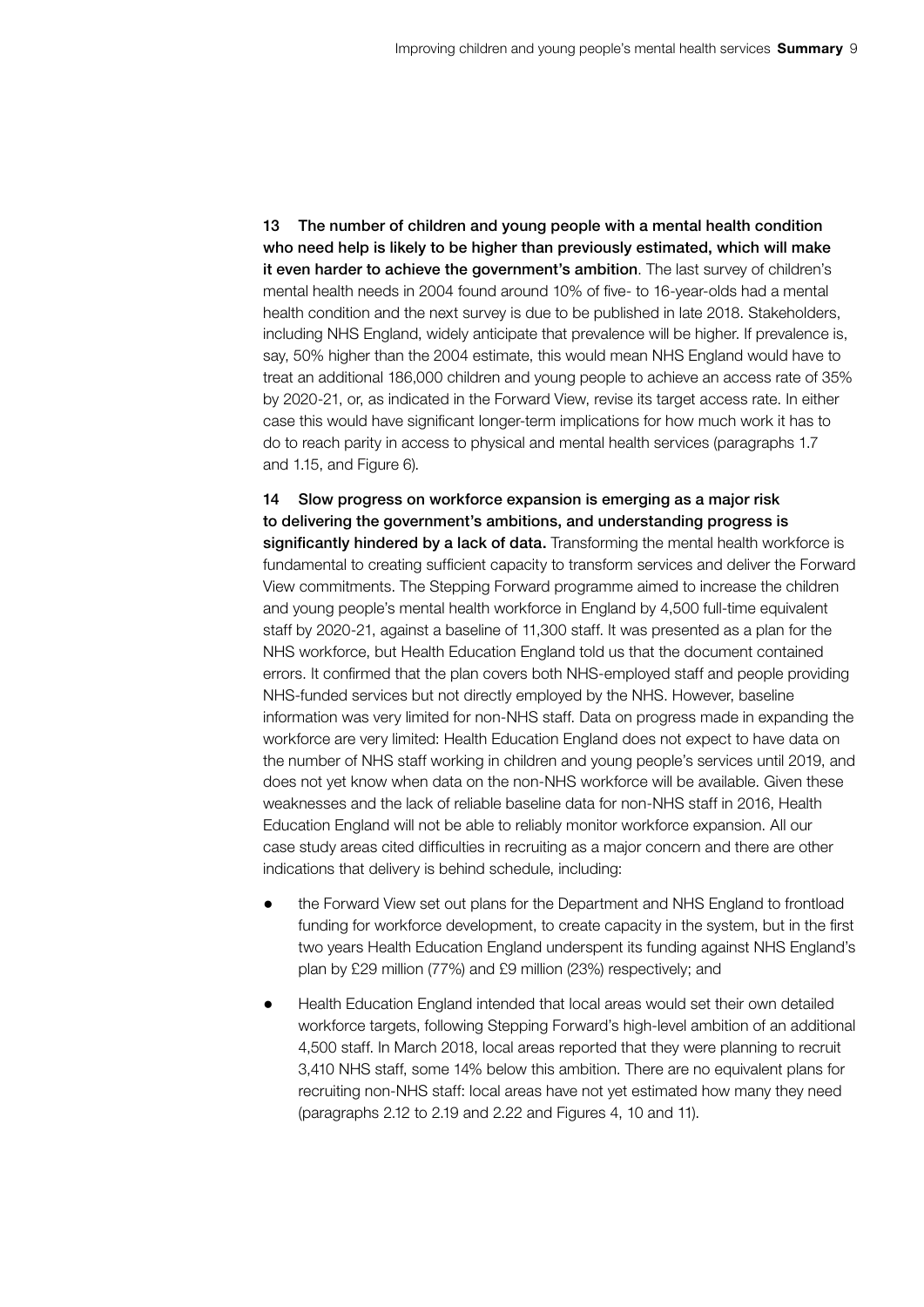15 There is still limited visibility of what public sector bodies outside the health sector spend on mental health services, and what services they provide. Future in Mind emphasised the importance of prevention and early intervention for children and young people's mental health. However, there is very limited information on support available for children and young people's mental health outside the health sector. A nationally representative survey of schools and colleges conducted on behalf of the Department for Education indicated that most schools provide some form of mental health support, but few provided clinical services. Our case studies suggested that CCGs found schools' engagement could be positive but was variable. We also heard concerns about the impact of cuts in funding for universal services, such as Sure Start or youth centres, on demand for NHS mental health services (paragraphs 1.16, 3.18 and 3.21 to 3.24, and Figure 19).

#### Conclusion on value for money

16 The government has laudable ambitions to improve mental health services for children and young people. It started from a very low base when it developed its strategy and has prioritised improvement programmes which take an important, if modest, step towards achieving its aspirations. The government has not yet set out or costed what it must do to realise these aspirations in full and there remains limited visibility of activity and spending outside the health sector. While the NHS has worked to improve information on its activity and spending, significant data weaknesses are hampering its understanding of progress. Slow progress on workforce expansion to deliver NHS services is also emerging as a major risk to delivery.

17 The government must now ensure a coherent and coordinated cross-sector response, and that the right levers are in place to ensure local actions deliver the national ambitions. It has started to tackle issues of parity of esteem between physical and mental health services for children and young people, but it still has a long way to go, particularly as demand may be higher than originally thought, and an increased focus on mental health may uncover greater demand. Given these weaknesses and uncertainties, we conclude that the government cannot demonstrate that it has yet delivered value for money.

#### Recommendations

18 It is likely that mental health services, particularly for children and young people, will be one of the main priorities in the NHS's next 10-year plan. The current programmes offer a good platform to establish a clearer trajectory and base against which to assess progress towards parity of esteem for NHS-funded children and young people's mental health services.